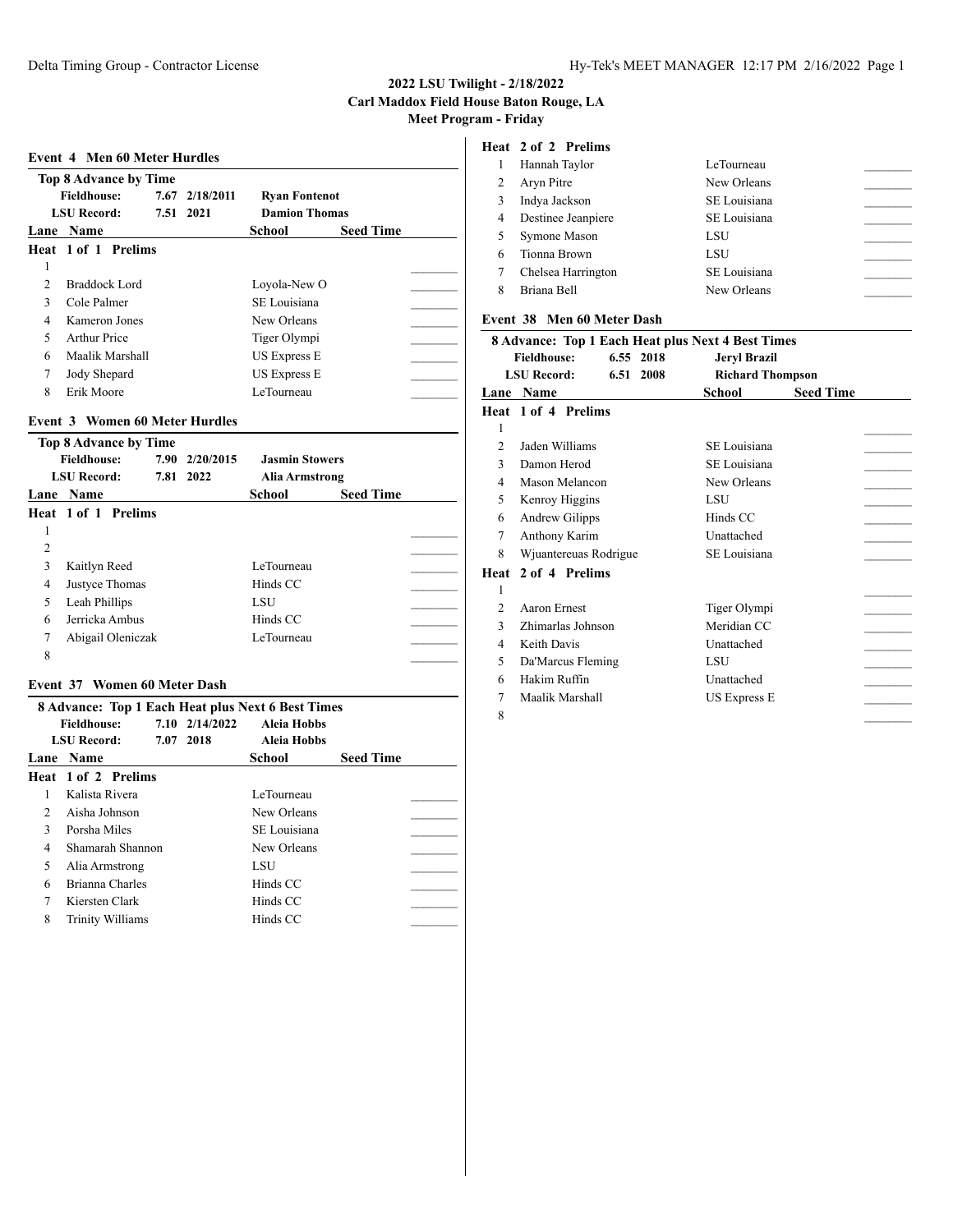### **2022 LSU Twilight - 2/18/2022 Carl Maddox Field House Baton Rouge, LA**

**Meet Program - Friday**

### **Heat 3 of 4 Prelims...(Event 38 Men 60 Meter Dash)**

| 1             |                            |                     |  |
|---------------|----------------------------|---------------------|--|
| 2             | Jody Shepard               | US Express E        |  |
| 3             | Levance Williams           | <b>US Express E</b> |  |
| 4             | Dapriest Hogans            | Hinds CC            |  |
| 5             | Dorian Camel               | LSU                 |  |
| 6             | Charles Jackson, Jr.       | <b>US Express E</b> |  |
| 7             | Dickson Kapandura          | Meridian CC         |  |
| 8             |                            |                     |  |
|               | <b>Heat 4 of 4 Prelims</b> |                     |  |
|               |                            |                     |  |
| 1             |                            |                     |  |
| $\mathcal{L}$ | Kevin Domino               | SE Louisiana        |  |
| 3             | Ellis Cummings             | New Orleans         |  |
| 4             | James Grant                | New Orleans         |  |
| 5             | Keshaun Black              | Meridian CC         |  |
| 6             | Godson Oghenebrume         | LSU                 |  |
|               | Travis Allen               | Unattached          |  |

### **Event 7 Women 1 Mile Run**

|                | <b>SECTIONS AGAINST TIME</b>       |                       |                  |
|----------------|------------------------------------|-----------------------|------------------|
|                | <b>Fieldhouse:</b><br>4:35.06 1986 | Liz Lynch             |                  |
|                | <b>LSU Record:</b><br>4:38.45 2017 | <b>Morgan Schuetz</b> |                  |
| Lane           | <b>Name</b>                        | School                | <b>Seed Time</b> |
|                | Section 1 of 1 Finals              |                       |                  |
| 1              | Molly McHale                       | LSU                   |                  |
| $\mathfrak{D}$ | Amber Desselle                     | LSU                   |                  |
| 3              | Hailey Day                         | LSU                   |                  |
| 4              | Adele Broussard                    | LSU                   |                  |
| 5.             | Chrisann Gordon-Powell             | Unattached            |                  |
| 6              | Carly Nicholson                    | LSU                   |                  |
| 7              | Madisyn Acosta                     | Loyola-New O          |                  |
| 8              | Annie Fink                         | LSU                   |                  |
| 9              | Breanna Bernard                    | LSU                   |                  |
| 10             | Amber Byrd                         | Loyola-New O          |                  |
| 11             | Isabel Esteb                       | Loyola-New O          |                  |
| 12             | Sierra Benner                      | LeTourneau            |                  |
|                |                                    |                       |                  |

# **Event 8 Men 1 Mile Run SECTIONS AGAINST TIME Fieldhouse: 3:59.54 1976 Steve Bolt LSU Record: 3:56.38 2022 Davis Bove Lane Name School Seed Time Section 1 of 1 Finals** 1 Alvaro Canarte New Orleans 2 Gary Sandrock New Orleans 3 Christian Hanson Loyola-New O 4 Lorien Nightingale LeTourneau 5 Antonio Blackwell New Orleans 6 Seth Kaplan LeTourneau LeTourneau LeTourneau 7 Cameron Carpenter New Orleans 8 Jentzen Moore Meridian CC Meridian CC 9 Alex Medina Loyola-New O 10 Calvin Cole Meridian CC

# **Event 9 Women 400 Meter Dash**

|                | <b>SECTIONS AGAINST TIME</b> |            |                        |                  |
|----------------|------------------------------|------------|------------------------|------------------|
|                | <b>Fieldhouse:</b>           | 52.70 1991 | <b>Diane Francis</b>   |                  |
|                | <b>LSU Record:</b>           | 50.92 2005 | <b>Hazel Ann Regis</b> |                  |
|                | Lane Name                    |            | School                 | <b>Seed Time</b> |
|                | Section 1 of 3 Finals        |            |                        |                  |
| 1              |                              |            |                        |                  |
| $\overline{2}$ |                              |            |                        |                  |
| 3              | Lazericka Louis              |            | Hinds CC               |                  |
| $\overline{4}$ | Shamarah Shannon             |            | New Orleans            |                  |
| 5              | JodyAnn Dixon                |            | Hinds CC               |                  |
| 6              | <b>Brooke Gray</b>           |            | Hinds CC               |                  |
|                | Section 2 of 3 Finals        |            |                        |                  |
| 1              |                              |            |                        |                  |
| $\overline{2}$ |                              |            |                        |                  |
| 3              | Javanti Moore                |            | Meridian CC            |                  |
| $\overline{4}$ | Kaylin Robinson              |            | Hinds CC               |                  |
| 5              | Diandrenique Gaines          |            | Hinds CC               |                  |
| 6              | Mikeibra Morris              |            | Hinds CC               |                  |
|                | Section 3 of 3 Finals        |            |                        |                  |
| 1              |                              |            |                        |                  |
| 2              | Camille McGee                |            | SE Louisiana           |                  |
| 3              | Shania Brumfield             |            | SE Louisiana           |                  |
| 4              | Olga Vega                    |            | LeTourneau             |                  |
| 5              | Destinee Jeanpiere           |            | SE Louisiana           |                  |
| 6              | Briana Bell                  |            | New Orleans            |                  |
|                |                              |            |                        |                  |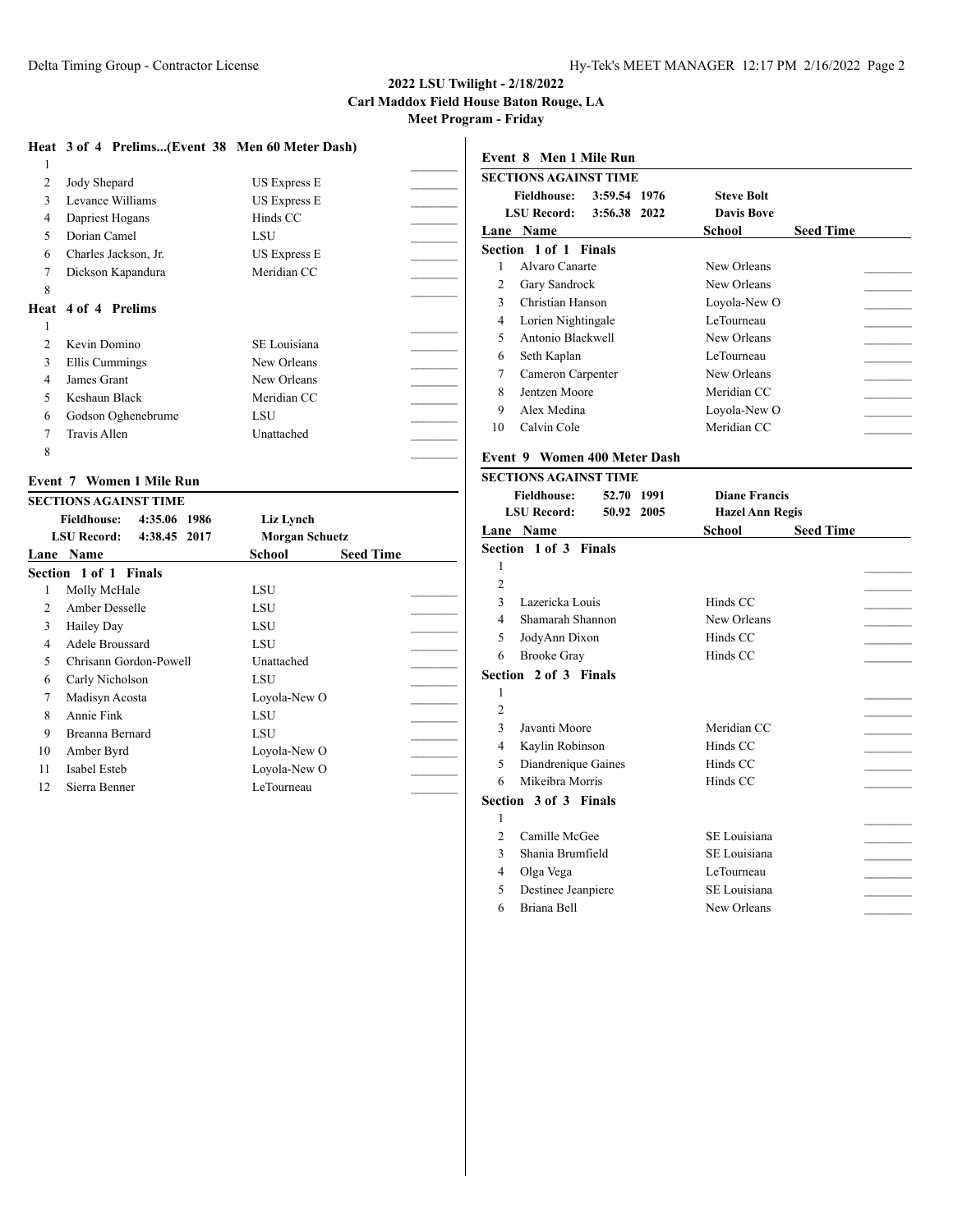# **2022 LSU Twilight - 2/18/2022 Carl Maddox Field House Baton Rouge, LA**

**Meet Program - Friday**

|                | <b>SECTIONS AGAINST TIME</b> |            |      |                         |                  |  |
|----------------|------------------------------|------------|------|-------------------------|------------------|--|
|                | <b>Fieldhouse:</b>           | 46.37 1988 |      | <b>Clifton Campbell</b> |                  |  |
|                | <b>LSU Record:</b>           | 44.71      | 2021 | <b>Noah WIlliams</b>    |                  |  |
|                | Lane Name                    |            |      | School                  | <b>Seed Time</b> |  |
|                | Section 1 of 2 Finals        |            |      |                         |                  |  |
| 1              |                              |            |      |                         |                  |  |
| 2              |                              |            |      |                         |                  |  |
| 3              | Keith Davis                  |            |      | Unattached              |                  |  |
| 4              | <b>Trellas Forrest</b>       |            |      | Hinds CC                |                  |  |
| 5              | Coy Sauceman                 |            |      | New Orleans             |                  |  |
| 6              | Dapriest Hogans              |            |      | Hinds CC                |                  |  |
|                | Section 2 of 2 Finals        |            |      |                         |                  |  |
| 1              |                              |            |      |                         |                  |  |
| $\overline{c}$ |                              |            |      |                         |                  |  |
| 3              |                              |            |      |                         |                  |  |
| $\overline{4}$ | Kevin Domino                 |            |      | SE Louisiana            |                  |  |
| 5              | <b>Chandler Love</b>         |            |      | Hinds CC                |                  |  |
| 6              | Devontae Dorsey              |            |      | <b>UNAT-Meridia</b>     |                  |  |
|                |                              |            |      |                         |                  |  |
|                | Event 11 Women 800 Meter Run |            |      |                         |                  |  |

|                | эестово адавия твие                  |                     |                  |
|----------------|--------------------------------------|---------------------|------------------|
|                | 2:03.92 1998<br><b>Fieldhouse:</b>   | <b>Hazel Clark</b>  |                  |
|                | <b>LSU Record:</b><br>$2:02.00$ 2013 | <b>Natoya Goule</b> |                  |
|                | Lane Name                            | School              | <b>Seed Time</b> |
|                | Section 1 of 1 Finals                |                     |                  |
|                | Ellie Marsh                          | LeTourneau          |                  |
| $\mathfrak{D}$ | Jasmine Martinez                     | Loyola-New O        |                  |
| 3              | <b>Brigid Tournoux</b>               | SE Louisiana        |                  |
| 4              | <b>Bernadette Tournoux</b>           | SE Louisiana        |                  |
| 5              | Madisyn Acosta                       | Loyola-New O        |                  |
| 6              | Amber Byrd                           | Loyola-New O        |                  |
| 7              | Isabel Esteb                         | Loyola-New O        |                  |
| 8              | Ines Legendre                        | SE Louisiana        |                  |

# **Event 12 Men 800 Meter Run SECTIONS AGAINST TIME Fieldhouse: 1:47.38 1991 George Kersh LSU Record: 1:47.34 2017 Blair Henderson Lane Name School Seed Time Section 1 of 1 Finals** 1 Alex Medina Loyola-New O 2 Christian Kingdom Hinds CC 3 Tyler Clemmons SE Louisiana 4 Thomas Daigle LSU 5 Seth Kaplan LeTourneau 6 Christian Hanson Loyola-New O \_\_\_\_\_\_\_\_\_ 7 Dyllon Nimmers LSU 8 Adam Wise LSU 9 Garrett Hamilton LSU

### **Event 13 Women 200 Meter Dash**

|   | SECTIONS AGAINST TIME            |                    |                  |
|---|----------------------------------|--------------------|------------------|
|   | 22.87 1989<br><b>Fieldhouse:</b> | <b>Dawn Sowell</b> |                  |
|   | <b>LSU Record:</b><br>22.49 2003 | Muna Lee           |                  |
|   | <b>Lane Name</b>                 | School             | <b>Seed Time</b> |
|   | Section 1 of 1 Finals            |                    |                  |
| 1 |                                  |                    |                  |
|   | Shania Brumfield                 | SE Louisiana       |                  |
|   | Porsha Miles                     | SE Louisiana       |                  |
| 4 | Tashianna Gray                   | LeTourneau         |                  |
| 5 | Indya Jackson                    | SE Louisiana       |                  |
| 6 | <b>Brooke Gray</b>               | Hinds CC           |                  |

# **Event 14 Men 200 Meter Dash**

| <b>Fieldhouse:</b><br><b>Lorenzo Daniel</b><br>20.89 1988<br><b>LSU Record:</b><br><b>Terrance Laird</b><br>20.20 2021<br><b>Seed Time</b><br><b>Lane Name</b><br>School<br><b>Section 1 of 2 Finals</b> |  |
|----------------------------------------------------------------------------------------------------------------------------------------------------------------------------------------------------------|--|
|                                                                                                                                                                                                          |  |
|                                                                                                                                                                                                          |  |
|                                                                                                                                                                                                          |  |
|                                                                                                                                                                                                          |  |
| 1                                                                                                                                                                                                        |  |
| $\overline{c}$                                                                                                                                                                                           |  |
| Unattached<br>3<br>Anthony Karim                                                                                                                                                                         |  |
| Christian Williams<br>Hinds CC<br>4                                                                                                                                                                      |  |
| Maalik Marshall<br>5<br><b>US Express E</b>                                                                                                                                                              |  |
| 6                                                                                                                                                                                                        |  |
| Section 2 of 2 Finals                                                                                                                                                                                    |  |
| 1                                                                                                                                                                                                        |  |
| 2                                                                                                                                                                                                        |  |
| 3                                                                                                                                                                                                        |  |
| Jody Shepard<br><b>US Express E</b><br>4                                                                                                                                                                 |  |
| 5<br>Jacob White<br>LeTourneau                                                                                                                                                                           |  |
| Travis Allen<br>Unattached<br>6                                                                                                                                                                          |  |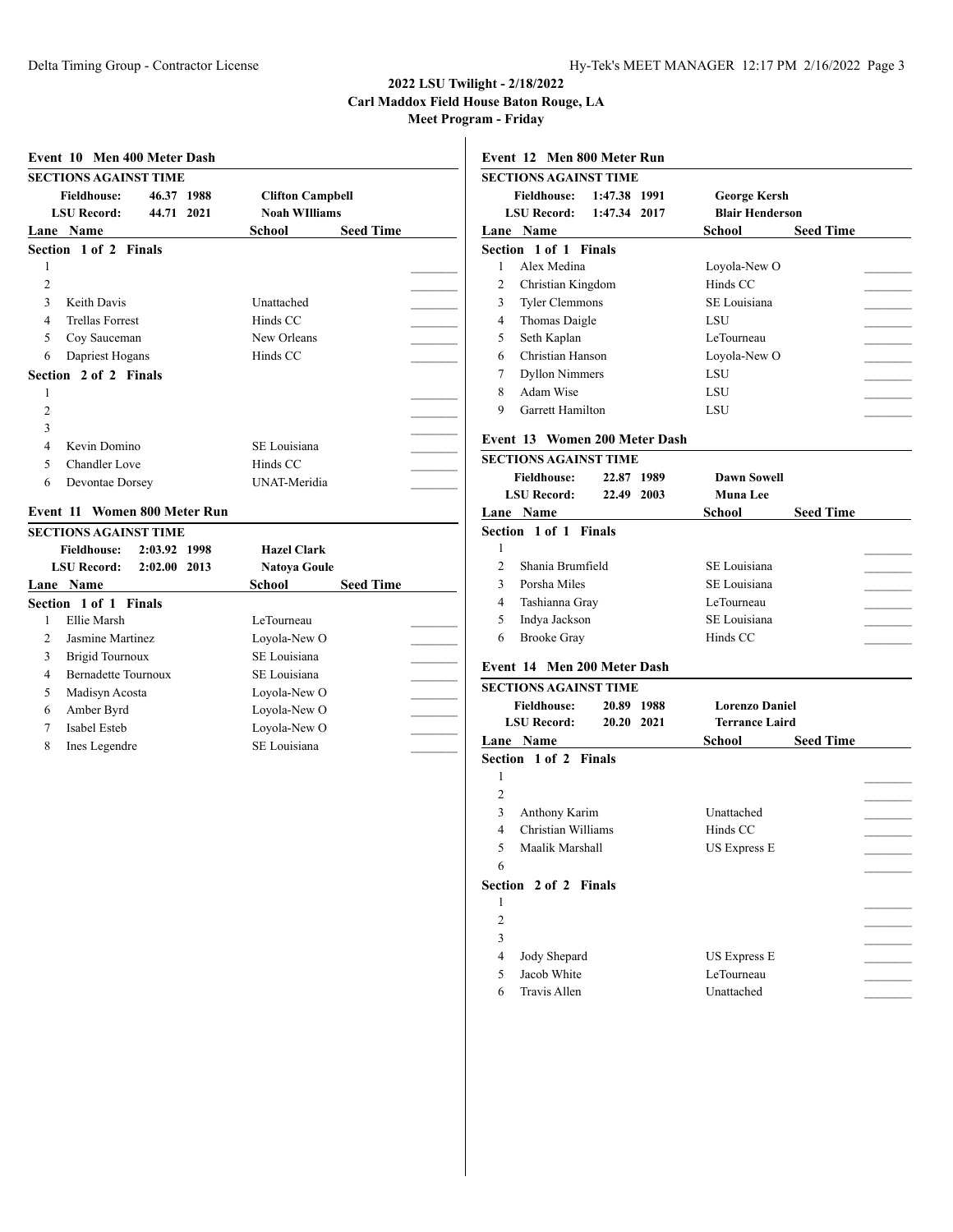| <b>FINAL</b>                                             |                     |                  |
|----------------------------------------------------------|---------------------|------------------|
| <b>Fieldhouse:</b><br>9:06.85 1986                       | Liz Lynch           |                  |
| <b>LSU Record:</b><br>9:19.11 1987                       | <b>Lisa Reed</b>    |                  |
| Lane Name                                                | School              | <b>Seed Time</b> |
| Section 1 of 1 Finals                                    |                     |                  |
| Sophie Martin<br>1                                       | LSU                 |                  |
| 2<br>Molly McHale                                        | <b>LSU</b>          |                  |
| 3<br>Carly Nicholson                                     | LSU                 |                  |
| $\overline{4}$<br>Adele Broussard                        | <b>LSU</b>          |                  |
| 5<br>Callie Hardy                                        | LSU                 |                  |
| Doria Martingayle<br>6                                   | LSU                 |                  |
| $\tau$<br>Anna Martin                                    | New Orleans         |                  |
| 8<br>Gwyneth Hughes                                      | LSU                 |                  |
| Madisyn Acosta<br>9                                      | Loyola-New O        |                  |
| Jeptoo Barsai<br>10                                      | SE Louisiana        |                  |
| Amber Stroughter<br>11                                   | <b>UNAT-SE Loui</b> |                  |
|                                                          |                     |                  |
| Event 16 Men 3000 Meter Run                              |                     |                  |
| <b>FINAL</b>                                             |                     |                  |
| <b>Fieldhouse:</b><br>8:00.04 1990<br><b>LSU Record:</b> | <b>Mark Elliott</b> |                  |
| 7:55.49 2008                                             | John Kosgei         |                  |
| Lane Name<br>Section 1 of 1 Finals                       | <b>School</b>       | <b>Seed Time</b> |
|                                                          |                     |                  |
| Will Dart<br>1<br>2<br>Jack Wallace                      | LSU                 |                  |
| 3<br>Adam Wise                                           | LSU<br>LSU          |                  |
| $\overline{4}$                                           |                     |                  |
| Jackson Martingayle<br>5<br>Garrett Hamilton             | LSU<br>LSU          |                  |
| Cade Martin<br>6                                         | LSU                 |                  |
| 7                                                        |                     |                  |
| Evan Pardo<br>8                                          | LSU<br>LSU          |                  |
| Thomas Daigle                                            |                     |                  |
| Event 17 Women 4x400 Meter Relay                         |                     |                  |
| <b>SECTIONS AGAINST TIME</b>                             |                     |                  |
| <b>Fieldhouse:</b><br>3:37.40 1995                       | L S U               |                  |
| <b>LSU Record:</b><br>3:29.06 2005                       | LSU                 |                  |
| B. Morris, N. BernardThomas, D. Lawernce, H. Regis       |                     |                  |
| Lane<br>Team                                             | Relay               | <b>Seed Time</b> |
| <b>Section</b><br>1 of 1<br><b>Finals</b>                |                     |                  |
| 1                                                        |                     |                  |
| 2                                                        |                     |                  |
| 3                                                        |                     |                  |
| $\overline{4}$                                           |                     |                  |
| 5<br>Hinds CC                                            | A                   |                  |
| 1) JodyAnn Dixon                                         | 2) Kaylin Robinson  |                  |
|                                                          | 4) Kiersten Clark   |                  |

5) Diandrenique Gaines 6) Lazericka Louis

1) Indya Jackson 2) Camille McGee 3) Porsha Miles 4) Destinee Jeanpiere

6 SE Louisiana A \_\_\_\_\_\_\_\_\_

5) Chelsea Harrington

| SECTIONS AGAINST TIME                      |                          |            |                    |                  |  |
|--------------------------------------------|--------------------------|------------|--------------------|------------------|--|
|                                            | Fieldhouse: 3:09.90 1993 |            | Alabama            |                  |  |
|                                            | LSU Record: 3:04.01 2006 | <b>LSU</b> |                    |                  |  |
| K. Willie, R. Dardar, M. Rogers, X. Carter |                          |            |                    |                  |  |
| Lane Team                                  |                          | Relav      |                    | <b>Seed Time</b> |  |
| Section 1 of 1 Finals                      |                          |            |                    |                  |  |
| 1                                          |                          |            |                    |                  |  |
| $\overline{c}$                             |                          |            |                    |                  |  |
| 3                                          |                          |            |                    |                  |  |
| $\overline{4}$                             |                          |            |                    |                  |  |
| $\overline{\phantom{0}}$<br>Hinds CC       |                          | A          |                    |                  |  |
| 1) Trellas Forrest                         |                          |            | 2) Chandler Love   |                  |  |
|                                            | 3) Andrew Gilipps        |            | 4) Dapriest Hogans |                  |  |
| <b>US Express E</b><br>6                   |                          | А          |                    |                  |  |
|                                            | 1) Charles Jackson, Jr.  |            | 2) Maalik Marshall |                  |  |
|                                            | 3) Levance Williams      |            | 4) Jody Shepard    |                  |  |

### **Event 19 Women Weight Throw**

|     | TOP 9 ADVANCE TO FINAL           |                      |                  |
|-----|----------------------------------|----------------------|------------------|
|     | Fieldhouse: 70-10.50 2008        | <b>Kristal Yush</b>  |                  |
|     | <b>LSU Record:</b><br>73-11 2014 | <b>Denise Hinton</b> |                  |
| Pos | <b>Name</b>                      | School               | <b>Seed Mark</b> |
|     | Flight 1 of 1 Finals             |                      |                  |
|     | Karena Grigenas                  | New Orleans          |                  |
|     | <b>Addison Fraker</b>            | New Orleans          |                  |
|     | Katrine Olsen                    | SE Louisiana         |                  |
|     | Kristian Jackson                 | SE Louisiana         |                  |
|     | Chelsea Igberaese                | Alabama              |                  |
|     |                                  |                      |                  |

## **Event 24 Men Weight Throw**

# **P 9 ADVANCE TO FINAL**

|     | 76-06.25 2/18/2011<br><b>Fieldhouse:</b> | <b>Walter Henning</b>      |
|-----|------------------------------------------|----------------------------|
|     | 78-01 2010<br><b>LSU Record:</b>         | <b>Walter Henning</b>      |
| Pos | <b>Name</b>                              | School<br><b>Seed Mark</b> |
|     | Flight 1 of 1 Finals                     |                            |
|     | Jevan Parara                             | Tiger Olympi               |
| 2   | Miguel Lopez Alvarez                     | LeTourneau                 |
| 3   | Robin Vrbek                              | SE Louisiana               |
| 4   | Seth Pagart                              | SE Louisiana               |
| 5   | Terrell Webb                             | SE Louisiana               |
| 6   | Tommy Nedow                              | SE Louisiana               |
| 7   | Vojislav Gvero                           | New Orleans                |
| 8   | Jake Norris                              | LSU                        |
| 9   | Jon Nerdal                               | LSU                        |
| 10  | Kieran McKeag                            | Alabama                    |
| 11  | Bobby Colantonio                         | Alabama                    |
|     |                                          |                            |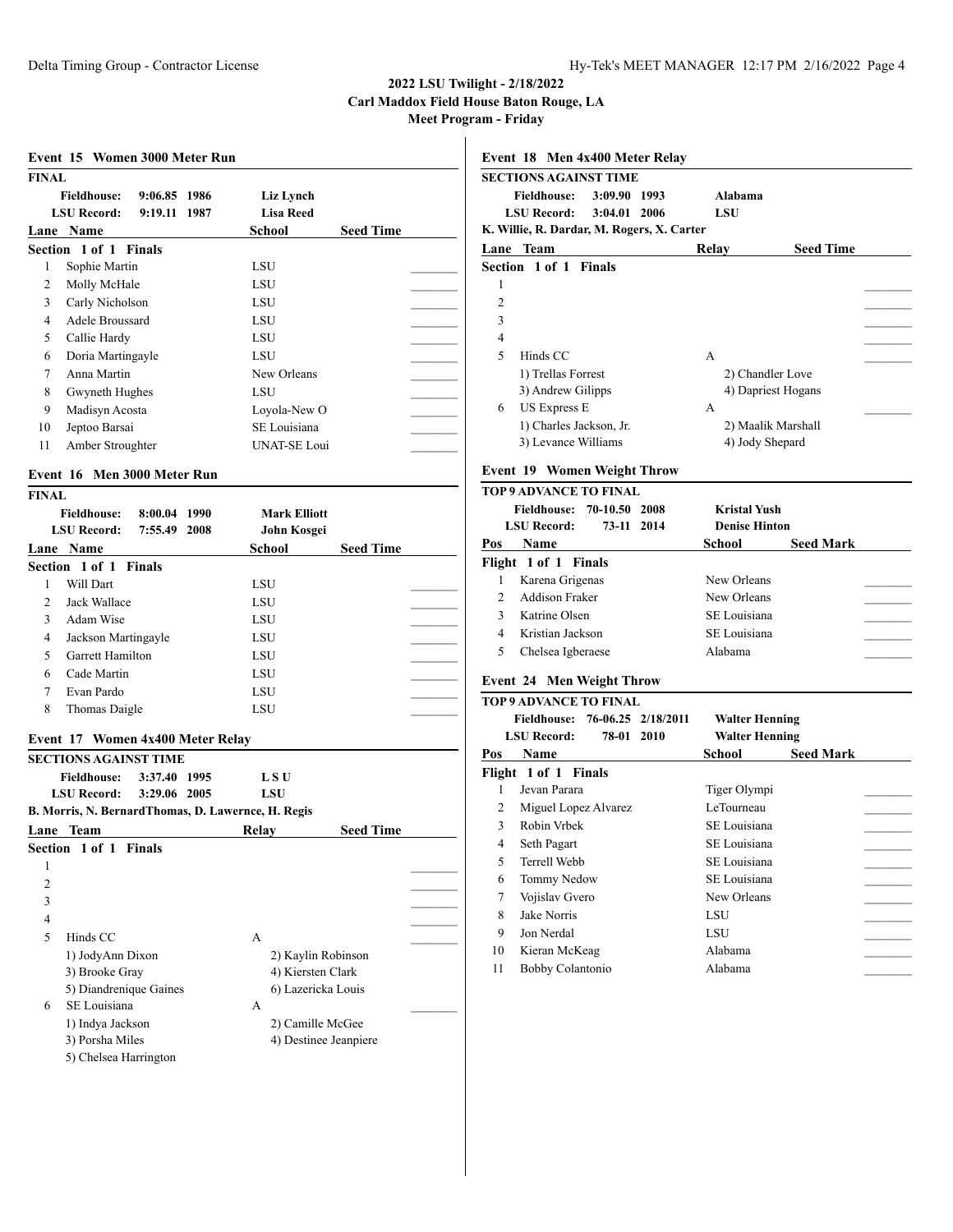|                | Event 28 Men Pole Vault                                    |                        |                  | F                       |
|----------------|------------------------------------------------------------|------------------------|------------------|-------------------------|
|                | <b>STARTING HEIGHT - 4.51 (14-9.5)</b>                     |                        |                  | T                       |
|                | PROGRESSIONS - 4.51 (14-9.5), 4.66 (15-3.5), 4.71 (15-5.5) |                        |                  |                         |
|                | 4.86 (15-11.25), 5.01 (16-5.25), 5.11 (16-9.25)            |                        |                  |                         |
|                | $5.16(16-11)(5 \text{ cm})$                                |                        |                  | $\overline{P}$          |
|                | <b>Fieldhouse:</b><br>19-03 2019                           | <b>Mondo Duplantis</b> |                  | F                       |
|                | <b>LSU Record:</b><br>19-05 2019                           | <b>Mondo Duplantis</b> |                  |                         |
| Pos            | <b>Name</b>                                                | School                 | <b>Seed Mark</b> |                         |
|                | Flight 1 of 1 Finals                                       |                        |                  |                         |
| 1              | Aaron Fortenberry                                          | Hinds CC               |                  |                         |
| $\overline{2}$ | Jack Miller                                                | LeTourneau             |                  |                         |
| $\mathbf{3}$   | Kameron Aime                                               | Unattached             |                  |                         |
| $\overline{4}$ | <b>Brock Meyer</b>                                         | LSU                    |                  | F                       |
|                | <b>Event 23 Women Shot Put</b>                             |                        |                  | S<br>P                  |
|                | <b>TOP 9 ADVANCE TO FINAL</b>                              |                        |                  | $\overline{2}$          |
|                | Fieldhouse: 60-00.50 2/4/2022                              | <b>Jessica Ramsey</b>  |                  | $\overline{2}$          |
|                | LSU Record: 60-07.25 2015                                  | <b>Tori Bliss</b>      |                  |                         |
| Pos            | <b>Name</b>                                                | School                 | <b>Seed Mark</b> |                         |
|                | Flight 1 of 1 Finals                                       |                        |                  |                         |
| 1              | Kaitlin Hall                                               | LeTourneau             |                  | $\overline{\mathbf{b}}$ |
| $\overline{2}$ | Mykhala Coleman                                            | Loyola-New O           |                  | F                       |
| 3              | <b>Addison Fraker</b>                                      | New Orleans            |                  |                         |
| $\overline{4}$ | Kristian Jackson                                           | SE Louisiana           |                  |                         |
| 5              | Chelsea Igberaese                                          | Alabama                |                  |                         |
| 6              | Nickolette Dunbar                                          | Alabama                |                  |                         |
|                |                                                            |                        |                  |                         |

# **Event 20 Men Long Jump**

|                | TOP 9 ADVANCE TO FINAL    |                                |                  |
|----------------|---------------------------|--------------------------------|------------------|
|                | Fieldhouse: 27-01.75 2004 | <b>John Moffit, Carl Lewis</b> |                  |
|                | LSU Record: 27-08.75 2021 | <b>JuVaughn Harrison</b>       |                  |
| Pos            | <b>Name</b>               | School                         | <b>Seed Mark</b> |
|                | Flight 1 of 1 Finals      |                                |                  |
| 1              | Rayvon Grey               | Tiger Olympi                   |                  |
| $\mathfrak{D}$ | Levance Williams          | US Express E                   |                  |
| 3              | Dedrick Gant              | SE Louisiana                   |                  |
| 4              | Kendall Cleveland         | SE Louisiana                   |                  |
| 5              | Nicholas Solomon          | Loyola-New O                   |                  |
| 6              | Damon Herod               | SE Louisiana                   |                  |
| 7              | DeAundre Ward             | Hinds CC                       |                  |
| 8              | Jaden Williams            | SE Louisiana                   |                  |
| 9              | Christopher Murphy        | New Orleans                    |                  |
| 10             | Wjuantereuas Rodrigue     | SE Louisiana                   |                  |
| 11             | Ji'eem Bullock            | LSU                            |                  |
|                |                           |                                |                  |

| <b>Event 25 Women Long Jump</b>                        |                                   |
|--------------------------------------------------------|-----------------------------------|
| <b>TOP 9 ADVANCE TO FINAL</b>                          |                                   |
| Fieldhouse: 21-10.75 1987                              | <b>Carol Lewis</b>                |
| <b>LSU Record:</b><br>$22 - 04.50$<br>1994             | <b>Daphine Sanders</b>            |
| Pos<br><b>Name</b>                                     | <b>School</b><br><b>Seed Mark</b> |
| Flight 1 of 1 Finals                                   |                                   |
| Izzy Arnold<br>1                                       | LeTourneau                        |
| $\overline{c}$<br>Keneva Headley                       | New Orleans                       |
| 3<br>Chelsea Harrington                                | SE Louisiana                      |
| 4<br>Serena Bolden                                     | LSU                               |
| 5<br>Morgan Smalls                                     | LSU                               |
| Event 26 Men High Jump                                 |                                   |
| <b>STARTING - 1.91 (6-3.25)</b>                        |                                   |
| PROGRESSIONS - 1.91 (6-3.25), 1.96 (6-5),              |                                   |
| 2.01 (6-7), 2.06 (6-9), 2.10 (6-10.75), 2.14 (7-0.25), |                                   |
| $2.17(7-1.5)(3 \text{ cm})$                            |                                   |
| <b>Fieldhouse:</b><br>7-06.50 1988                     | <b>Brian Brown</b>                |
| <b>LSU Record:</b><br>7-06.50<br>2021                  | <b>JuVaughn Harrison</b>          |
| <b>LSU Record:</b><br>7-06.50 1992                     | <b>Tom Lange</b>                  |
| Pos<br><b>Name</b>                                     | School<br><b>Seed Mark</b>        |
| Flight 1 of 1 Finals                                   |                                   |
| <b>Albert Martin</b><br>1                              | Hinds CC                          |
| $\overline{2}$<br>Augustus Karweh                      | Meridian CC                       |
| 3<br>Ronnie Rounds                                     | LSU                               |
| Slavko Stevic<br>$\overline{4}$                        | SE Louisiana                      |
|                                                        |                                   |
| <b>Event 21 Men Shot Put</b>                           |                                   |
| <b>TOP 9 ADVANCE TO FINAL</b>                          |                                   |
| 67-05.25 1990<br><b>Fieldhouse:</b>                    | <b>Mike Stulce</b>                |
| <b>LSU Record:</b><br>66-00.25<br>1981                 | Joe Maciejczyk                    |
| <b>Name</b><br>Pos                                     | School<br><b>Seed Mark</b>        |
| Flight 1 of 1 Finals                                   |                                   |
| 1<br>Seth Pagart                                       | SE Louisiana                      |
| 2<br>Miguel Lopez Alvarez                              | LeTourneau                        |
| 3<br>Roman Damasch                                     | SE Louisiana                      |
| 4<br>Vojislav Gvero                                    | New Orleans                       |
| 5<br>Robin Vrbek                                       | SE Louisiana                      |
| 6<br>Tommy Nedow                                       |                                   |
|                                                        | SE Louisiana                      |
| 7<br>Alan de Falchi                                    | Alabama                           |

9 Santiago Basso Alabama \_\_\_\_\_\_\_\_\_